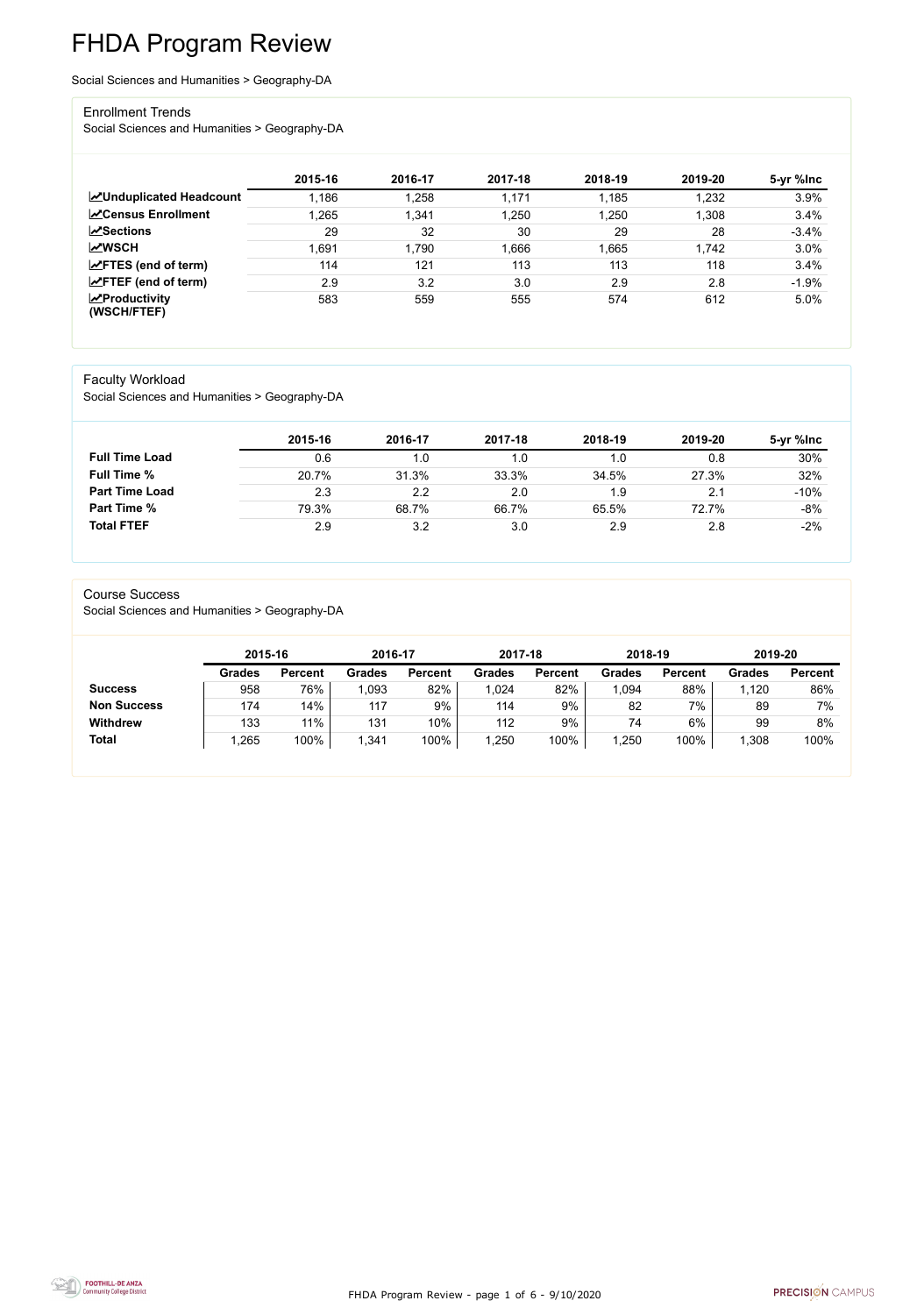FHDA Program Review - page 2 of 6 - 9/10/2020



### Course Success for African American, Latinx, and Filipinx Students

### Course Success for Asian, Native American, Pacific Islander, White, and Decline to State Students

|                    | 2015-16       |                | 2016-17       |                | 2017-18       |                | 2018-19       |                | 2019-20       |                |
|--------------------|---------------|----------------|---------------|----------------|---------------|----------------|---------------|----------------|---------------|----------------|
|                    | <b>Grades</b> | <b>Percent</b> | <b>Grades</b> | <b>Percent</b> | <b>Grades</b> | <b>Percent</b> | <b>Grades</b> | <b>Percent</b> | <b>Grades</b> | <b>Percent</b> |
| <b>Success</b>     | 299           | 68%            | 274           | 70%            | 250           | 70%            | 223           | 76%            | 223           | 70%            |
| <b>Non Success</b> | 79            | 18%            | 54            | 14%            | 58            | 16%            | 34            | 12%            | 42            | 13%            |
| <b>Withdrew</b>    | 63            | 14%            | 66            | 17%            | 51            | 14%            | 35            | 12%            | 52            | 16%            |
| <b>Total</b>       | 441           | 100%           | 394           | 100%           | 359           | 100%           | 292           | 100%           | 317           | 100%           |

|                    | 2015-16       |                | 2016-17       |                | 2017-18       |                | 2018-19       |                | 2019-20       |                |
|--------------------|---------------|----------------|---------------|----------------|---------------|----------------|---------------|----------------|---------------|----------------|
|                    | <b>Grades</b> | <b>Percent</b> | <b>Grades</b> | <b>Percent</b> | <b>Grades</b> | <b>Percent</b> | <b>Grades</b> | <b>Percent</b> | <b>Grades</b> | <b>Percent</b> |
| <b>Success</b>     | 659           | 80%            | 819           | 86%            | 774           | 87%            | 871           | 91%            | 897           | 91%            |
| <b>Non Success</b> | 95            | 12%            | 63            | 7%             | 56            | 6%             | 48            | 5%             | 47            | 5%             |
| <b>Withdrew</b>    | 70            | 8%             | 65            | 7%             | 61            | 7%             | 39            | 4%             | 47            | 5%             |
| <b>Total</b>       | 824           | 100%           | 947           | 100%           | 891           | 100%           | 958           | 100%           | 991           | 100%           |
|                    |               |                |               |                |               |                |               |                |               |                |

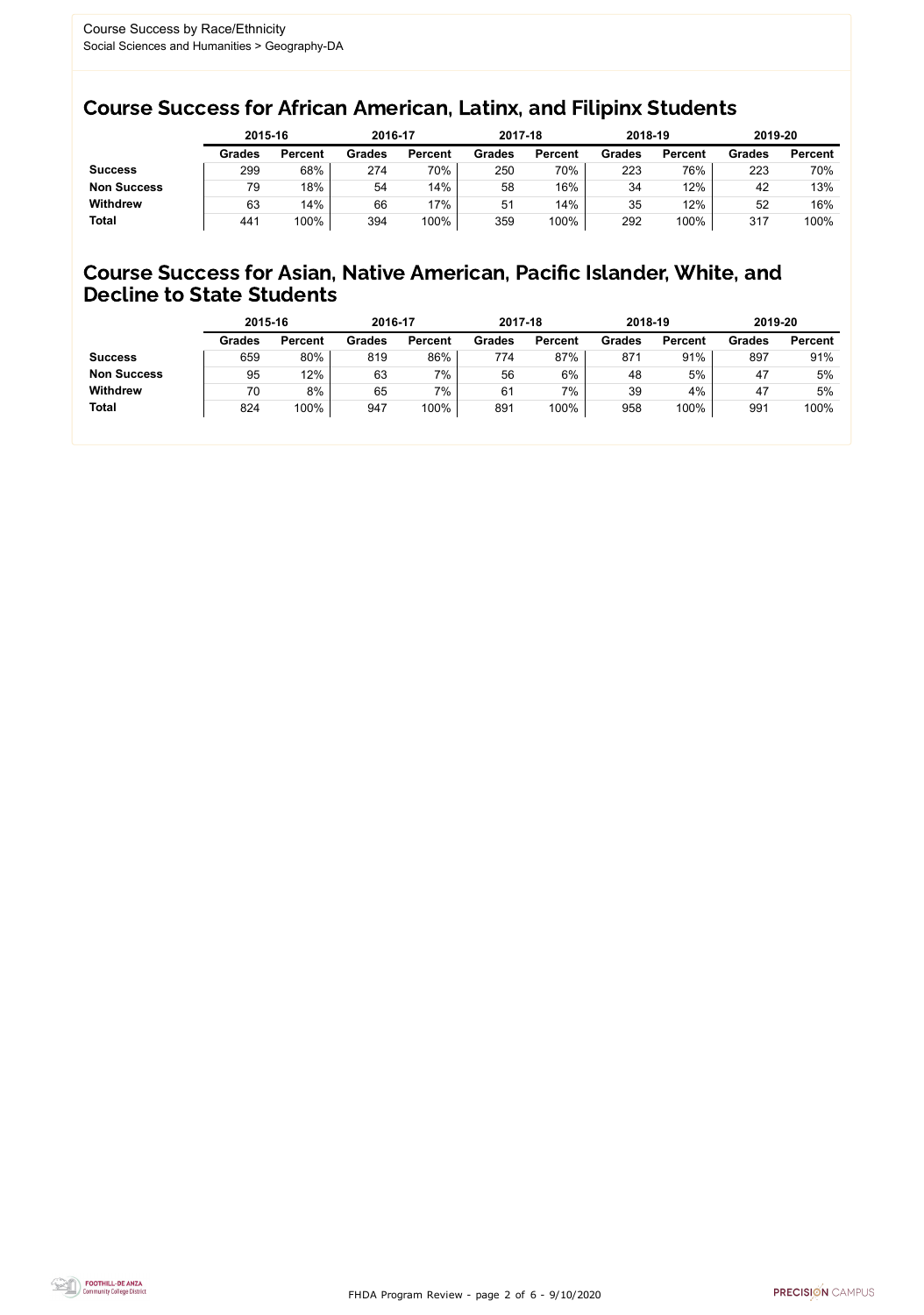FHDA Program Review - page 3 of 6 - 9/10/2020



Some courses may continue to be listed but no longer have data due to renumbering or because the course was not offered in the past five years.



### by Gender

|                     | 2015-16 |                |       | 2016-17        |       | 2017-18        |       | 2018-19        |       | 2019-20        |  |
|---------------------|---------|----------------|-------|----------------|-------|----------------|-------|----------------|-------|----------------|--|
|                     | Enr     | <b>Percent</b> | Enr   | <b>Percent</b> | Enr   | <b>Percent</b> | Enr   | <b>Percent</b> | Enr   | <b>Percent</b> |  |
| <b>Female</b>       | 544     | 43%            | 586   | 44%            | 596   | 48%            | 518   | 41%            | 546   | 42%            |  |
| <b>Male</b>         | 704     | 56%            | 746   | 56%            | 647   | 52%            | 726   | 58%            | 754   | 58%            |  |
| <b>Non-Binary</b>   |         | 0%             |       | $0\%$          |       | $0\%$          |       | $0\%$          |       | 0%             |  |
| <b>Not Reported</b> | 17      | $1\%$          |       | $1\%$          |       | 1%             | 6     | $0\%$          |       | 1%             |  |
| <b>Total</b>        | .265    | 100%           | 1,341 | 100%           | 1,250 | 100%           | 1,250 | 100%           | 1,308 | 100%           |  |

## by Ethnicity

|                         | 2015-16 |                |       | 2016-17        |       | 2017-18        | 2018-19 |                | 2019-20 |                |
|-------------------------|---------|----------------|-------|----------------|-------|----------------|---------|----------------|---------|----------------|
|                         | Enr     | <b>Percent</b> | Enr   | <b>Percent</b> | Enr   | <b>Percent</b> | Enr     | <b>Percent</b> | Enr     | <b>Percent</b> |
| <b>African American</b> | 43      | 3%             | 48    | 4%             | 48    | 4%             | 36      | 3%             | 26      | $2\%$          |
| <b>Asian</b>            | 542     | 43%            | 725   | 54%            | 684   | 55%            | 752     | 60%            | 763     | 58%            |
| <b>Filipinx</b>         | 77      | 6%             | 72    | 5%             | 79    | 6%             | 55      | 4%             | 67      | 5%             |
| Latinx                  | 321     | 25%            | 274   | 20%            | 232   | 19%            | 201     | 16%            | 224     | 17%            |
| <b>Native American</b>  | 6       | $0\%$          |       | $0\%$          | 9     | 1%             | 9       | 1%             | 3       | $0\%$          |
| <b>Pacific Islander</b> | 6       | $0\%$          | 11    | $1\%$          | 8     | $1\%$          | 6       | $0\%$          | 5       | $0\%$          |
| White                   | 240     | 19%            | 176   | 13%            | 149   | 12%            | 166     | 13%            | 166     | 13%            |
| <b>Decline to State</b> | 30      | 2%             | 34    | 3%             | 41    | 3%             | 25      | 2%             | 54      | 4%             |
| <b>Total</b>            | 1,265   | 100%           | 1,341 | 100%           | 1,250 | 100%           | 1,250   | 100%           | 1,308   | 100%           |

### by Age

|              |      | 2015-16        |       | 2016-17        |      | 2017-18        |      | 2018-19        | 2019-20 |                |
|--------------|------|----------------|-------|----------------|------|----------------|------|----------------|---------|----------------|
|              | Enr  | <b>Percent</b> | Enr   | <b>Percent</b> | Enr  | <b>Percent</b> | Enr  | <b>Percent</b> | Enr     | <b>Percent</b> |
| 19 or less   | 289  | 23%            | 294   | 22%            | 290  | 23%            | 326  | 26%            | 401     | 31%            |
| $20 - 24$    | 777  | 61%            | 867   | 65%            | 777  | 62%            | 746  | 60%            | 718     | 55%            |
| 25-39        | 178  | 14%            | 154   | 11%            | 166  | 13%            | 155  | 12%            | 168     | 13%            |
| $40 +$       | 21   | 2%             | 26    | 2%             | 17   | $1\%$          | 23   | 2%             | 21      | 2%             |
| <b>Total</b> | ,265 | 100%           | 1,341 | 100%           | ,250 | 100%           | ,250 | 100%           | 1,308   | 100%           |

### by Education Level

|                           | 2015-16 |                |       | 2016-17        |      | 2017-18        |       | 2018-19        | 2019-20 |                |
|---------------------------|---------|----------------|-------|----------------|------|----------------|-------|----------------|---------|----------------|
|                           | Enr     | <b>Percent</b> | Enr   | <b>Percent</b> | Enr  | <b>Percent</b> | Enr   | <b>Percent</b> | Enr     | <b>Percent</b> |
| <b>Bachelor or higher</b> | 21      | 2%             | 18    | $1\%$          | 24   | 2%             | 26    | 2%             | 31      | 2%             |
| <b>Associate</b>          | 19      | 2%             | 22    | 2%             | 14   | $1\%$          | 26    | 2%             |         | $1\%$          |
| <b>HS/Equivalent</b>      | l,134   | 90%            | 1,178 | 88%            | .080 | 86%            | 1,077 | 86%            | 1,106   | 85%            |
| <b>All Other</b>          | 91      | 7%             | 123   | 9%             | 132  | 11%            | 121   | 10%            | 154     | 12%            |
| <b>Total</b>              | ,265    | 100%           | 1,341 | 100%           | ,250 | 100%           | 1,250 | 100%           | 1,308   | 100%           |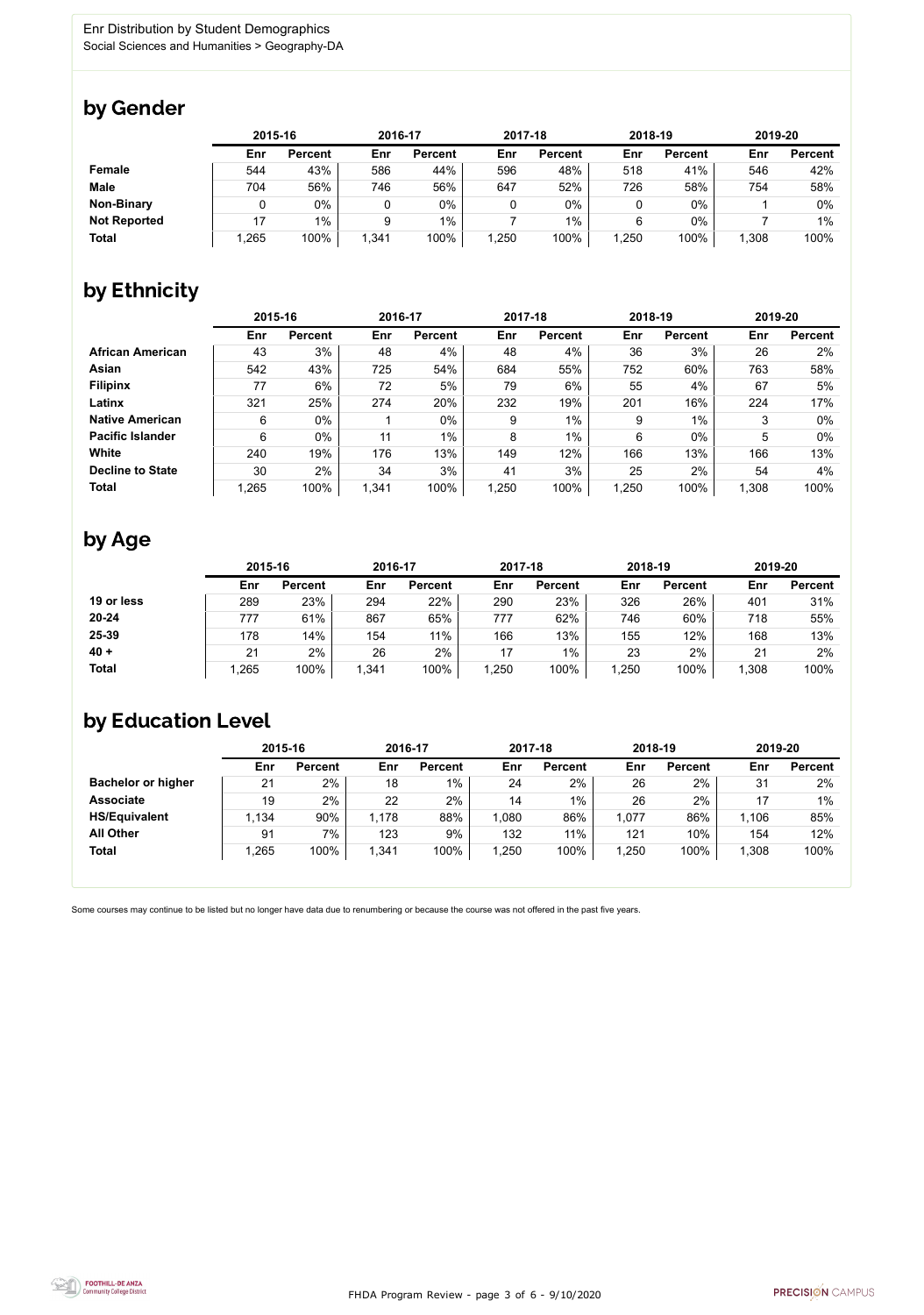FHDA Program Review - page 4 of 6 - 9/10/2020



### Success Rates by Gender Social Sciences and Humanities > Geography-DA

|                     | 2019-20        |                |                    |                |                 |                |               |                |  |  |  |  |  |
|---------------------|----------------|----------------|--------------------|----------------|-----------------|----------------|---------------|----------------|--|--|--|--|--|
|                     | <b>Success</b> |                | <b>Non Success</b> |                | <b>Withdrew</b> |                | <b>Total</b>  |                |  |  |  |  |  |
|                     | <b>Grades</b>  | <b>Percent</b> | <b>Grades</b>      | <b>Percent</b> | <b>Grades</b>   | <b>Percent</b> | <b>Grades</b> | <b>Percent</b> |  |  |  |  |  |
| Female              | 472            | 86%            | 30                 | 5%             | 44              | 8%             | 546           | 100%           |  |  |  |  |  |
| <b>Male</b>         | 642            | 85%            | 58                 | 8%             | 54              | 7%             | 754           | 100%           |  |  |  |  |  |
| <b>Non-Binary</b>   |                | $0\%$          |                    | 100%           | 0               | $0\%$          |               | 100%           |  |  |  |  |  |
| <b>Not Reported</b> | 6              | 86%            |                    | 0%             |                 | 14%            |               | 100%           |  |  |  |  |  |
| All                 | 1,120          | 86%            | 89                 | 7%             | 99              | 8%             | ,308          | 100%           |  |  |  |  |  |

|                     | 2018-19       |                                      |               |                |                 |                |               |                |  |  |  |  |  |
|---------------------|---------------|--------------------------------------|---------------|----------------|-----------------|----------------|---------------|----------------|--|--|--|--|--|
|                     |               | <b>Non Success</b><br><b>Success</b> |               |                | <b>Withdrew</b> |                | <b>Total</b>  |                |  |  |  |  |  |
|                     | <b>Grades</b> | <b>Percent</b>                       | <b>Grades</b> | <b>Percent</b> | <b>Grades</b>   | <b>Percent</b> | <b>Grades</b> | <b>Percent</b> |  |  |  |  |  |
| <b>Female</b>       | 465           | 90%                                  | 26            | 5%             | 27              | 5%             | 518           | 100%           |  |  |  |  |  |
| <b>Male</b>         | 626           | 86%                                  | 56            | 8%             | 44              | 6%             | 726           | 100%           |  |  |  |  |  |
| <b>Non-Binary</b>   | 0             | N/A                                  |               | N/A            | ν               | N/A            | U             | 100%           |  |  |  |  |  |
| <b>Not Reported</b> | 3             | 50%                                  |               | $0\%$          | 2<br>J          | 50%            | 6             | 100%           |  |  |  |  |  |
| All                 | 1,094         | 88%                                  | 82            | 7%             | 74              | 6%             | .250          | 100%           |  |  |  |  |  |

|                     | 2017-18       |                                      |               |                |               |                 |               |                |  |  |  |  |  |
|---------------------|---------------|--------------------------------------|---------------|----------------|---------------|-----------------|---------------|----------------|--|--|--|--|--|
|                     |               | <b>Non Success</b><br><b>Success</b> |               |                |               | <b>Withdrew</b> | <b>Total</b>  |                |  |  |  |  |  |
|                     | <b>Grades</b> | <b>Percent</b>                       | <b>Grades</b> | <b>Percent</b> | <b>Grades</b> | <b>Percent</b>  | <b>Grades</b> | <b>Percent</b> |  |  |  |  |  |
| <b>Female</b>       | 485           | 81%                                  | 56            | 9%             | 55            | 9%              | 596           | 100%           |  |  |  |  |  |
| <b>Male</b>         | 532           | 82%                                  | 58            | 9%             | 57            | 9%              | 647           | 100%           |  |  |  |  |  |
| <b>Non-Binary</b>   |               | N/A                                  |               | N/A            | 0             | N/A             | υ             | 100%           |  |  |  |  |  |
| <b>Not Reported</b> |               | 100%                                 | 0             | 0%             | 0             | $0\%$           |               | 100%           |  |  |  |  |  |
| All                 | 1,024         | 82%                                  | 114           | 9%             | 112           | 9%              | ,250          | 100%           |  |  |  |  |  |

|                     | 2016-17        |                    |               |                 |               |                |               |                |  |
|---------------------|----------------|--------------------|---------------|-----------------|---------------|----------------|---------------|----------------|--|
|                     | <b>Success</b> | <b>Non Success</b> |               | <b>Withdrew</b> |               | <b>Total</b>   |               |                |  |
|                     | <b>Grades</b>  | <b>Percent</b>     | <b>Grades</b> | <b>Percent</b>  | <b>Grades</b> | <b>Percent</b> | <b>Grades</b> | <b>Percent</b> |  |
| <b>Female</b>       | 489            | 83%                | 53            | 9%              | 44            | 8%             | 586           | 100%           |  |
| <b>Male</b>         | 596            | 80%                | 64            | 9%              | 86            | 12%            | 746           | 100%           |  |
| <b>Non-Binary</b>   | 0              | N/A                |               | N/A             | 0             | N/A            | 0             | 100%           |  |
| <b>Not Reported</b> | 8              | 89%                |               | $0\%$           |               | 11%            | 9             | 100%           |  |
| All                 | 1,093          | 82%                | 117           | 9%              | 131           | 10%            | 1,341         | 100%           |  |

|                     |               | 2015-16                              |               |                |                 |                |               |                |  |  |
|---------------------|---------------|--------------------------------------|---------------|----------------|-----------------|----------------|---------------|----------------|--|--|
|                     |               | <b>Non Success</b><br><b>Success</b> |               |                | <b>Withdrew</b> |                | <b>Total</b>  |                |  |  |
|                     | <b>Grades</b> | <b>Percent</b>                       | <b>Grades</b> | <b>Percent</b> | <b>Grades</b>   | <b>Percent</b> | <b>Grades</b> | <b>Percent</b> |  |  |
| Female              | 423           | 78%                                  | 71            | 13%            | 50              | 9%             | 544           | 100%           |  |  |
| <b>Male</b>         | 520           | 74%                                  | 102           | 14%            | 82              | 12%            | 704           | 100%           |  |  |
| <b>Non-Binary</b>   | 0             | N/A                                  | 0             | N/A            |                 | N/A            |               | 100%           |  |  |
| <b>Not Reported</b> | 15            | 88%                                  |               | 6%             |                 | 6%             | 17            | 100%           |  |  |
| All                 | 958           | 76%                                  | 174           | 14%            | 133             | 11%            | 1,265         | 100%           |  |  |

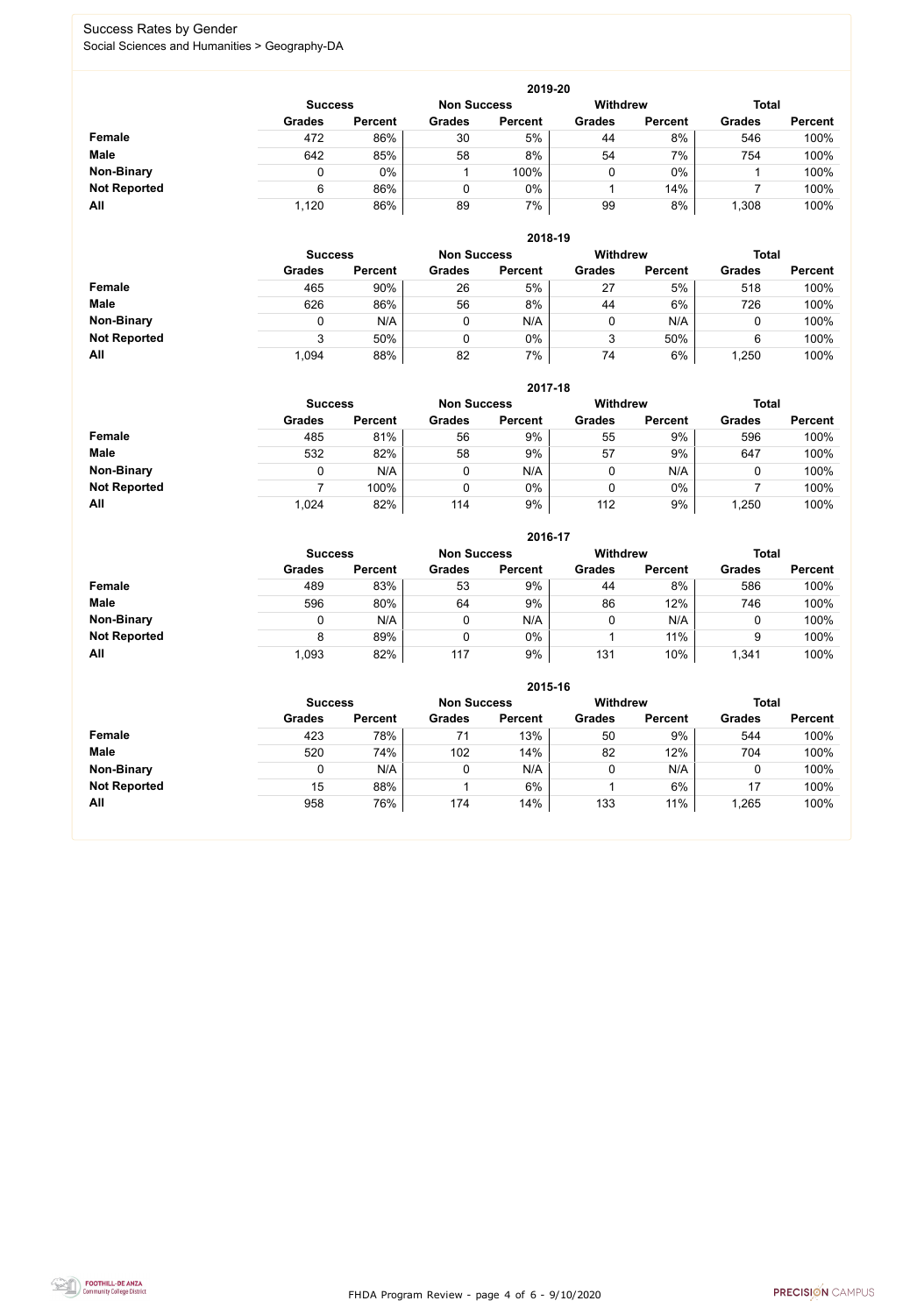FHDA Program Review - page 5 of 6 - 9/10/2020



### Success Rates by Age Social Sciences and Humanities > Geography-DA

|            | 2019-20        |                    |               |                 |               |                |               |                |  |
|------------|----------------|--------------------|---------------|-----------------|---------------|----------------|---------------|----------------|--|
|            | <b>Success</b> | <b>Non Success</b> |               | <b>Withdrew</b> |               | <b>Total</b>   |               |                |  |
|            | <b>Grades</b>  | <b>Percent</b>     | <b>Grades</b> | <b>Percent</b>  | <b>Grades</b> | <b>Percent</b> | <b>Grades</b> | <b>Percent</b> |  |
| 19 or less | 356            | 89%                | 24            | 6%              | 21            | 5%             | 401           | 100%           |  |
| $20 - 24$  | 611            | 85%                | 43            | 6%              | 64            | 9%             | 718           | 100%           |  |
| 25-39      | 138            | 82%                | 17            | 10%             | 13            | 8%             | 168           | 100%           |  |
| $40 +$     | 15             | 71%                | 5             | 24%             |               | 5%             | 21            | 100%           |  |
| All        | 1,120          | 86%                | 89            | 7%              | 99            | 8%             | ,308          | 100%           |  |

|            | 2018-19        |                    |               |                 |               |                |               |                |  |
|------------|----------------|--------------------|---------------|-----------------|---------------|----------------|---------------|----------------|--|
|            | <b>Success</b> | <b>Non Success</b> |               | <b>Withdrew</b> |               | <b>Total</b>   |               |                |  |
|            | <b>Grades</b>  | <b>Percent</b>     | <b>Grades</b> | <b>Percent</b>  | <b>Grades</b> | <b>Percent</b> | <b>Grades</b> | <b>Percent</b> |  |
| 19 or less | 293            | 90%                | 21            | 6%              | 12            | 4%             | 326           | 100%           |  |
| $20 - 24$  | 649            | 87%                | 48            | 6%              | 49            | 7%             | 746           | 100%           |  |
| 25-39      | 132            | 85%                | 12            | 8%              | 11            | 7%             | 155           | 100%           |  |
| $40 +$     | 20             | 87%                |               | 4%              | ◠             | 9%             | 23            | 100%           |  |
| All        | 1,094          | 88%                | 82            | 7%              | 74            | 6%             | ,250          | 100%           |  |

|            | 2017-18                              |                |               |                |                 |                |               |                |  |
|------------|--------------------------------------|----------------|---------------|----------------|-----------------|----------------|---------------|----------------|--|
|            | <b>Non Success</b><br><b>Success</b> |                |               |                | <b>Withdrew</b> |                | <b>Total</b>  |                |  |
|            | <b>Grades</b>                        | <b>Percent</b> | <b>Grades</b> | <b>Percent</b> | <b>Grades</b>   | <b>Percent</b> | <b>Grades</b> | <b>Percent</b> |  |
| 19 or less | 247                                  | 85%            | 21            | 7%             | 22              | 8%             | 290           | 100%           |  |
| 20-24      | 632                                  | 81%            | 78            | 10%            | 67              | 9%             | 777           | 100%           |  |
| 25-39      | 132                                  | 80%            | 14            | 8%             | 20              | 12%            | 166           | 100%           |  |
| $40 +$     | 13                                   | 76%            |               | 6%             | 3               | 18%            | 17            | 100%           |  |
| <b>All</b> | 1,024                                | 82%            | 114           | 9%             | 112             | 9%             | ,250          | 100%           |  |

|            |                                      |                |               | 2016-17        |                 |                |               |                |
|------------|--------------------------------------|----------------|---------------|----------------|-----------------|----------------|---------------|----------------|
|            | <b>Non Success</b><br><b>Success</b> |                |               |                | <b>Withdrew</b> |                | <b>Total</b>  |                |
|            | <b>Grades</b>                        | <b>Percent</b> | <b>Grades</b> | <b>Percent</b> | <b>Grades</b>   | <b>Percent</b> | <b>Grades</b> | <b>Percent</b> |
| 19 or less | 246                                  | 84%            | 26            | 9%             | 22              | 7%             | 294           | 100%           |
| $20 - 24$  | 709                                  | 82%            | 79            | 9%             | 79              | 9%             | 867           | 100%           |
| 25-39      | 117                                  | 76%            | 11            | 7%             | 26              | 17%            | 154           | 100%           |
| $40 +$     | 21                                   | 81%            |               | 4%             | 4               | 15%            | 26            | 100%           |
| All        | 1,093                                | 82%            | 117           | 9%             | 131             | 10%            | 1,341         | 100%           |

|            |                                      |                |               | 2015-16        |                 |                |               |                |
|------------|--------------------------------------|----------------|---------------|----------------|-----------------|----------------|---------------|----------------|
|            | <b>Non Success</b><br><b>Success</b> |                |               |                | <b>Withdrew</b> |                | <b>Total</b>  |                |
|            | <b>Grades</b>                        | <b>Percent</b> | <b>Grades</b> | <b>Percent</b> | <b>Grades</b>   | <b>Percent</b> | <b>Grades</b> | <b>Percent</b> |
| 19 or less | 230                                  | 80%            | 35            | 12%            | 24              | 8%             | 289           | 100%           |
| $20 - 24$  | 572                                  | 74%            | 116           | 15%            | 89              | 11%            | 777           | 100%           |
| 25-39      | 135                                  | 76%            | 23            | 13%            | 20              | 11%            | 178           | 100%           |
| $40 +$     | 21                                   | 100%           |               | 0%             |                 | $0\%$          | 21            | 100%           |
| All        | 958                                  | 76%            | 174           | 14%            | 133             | 11%            | .265          | 100%           |